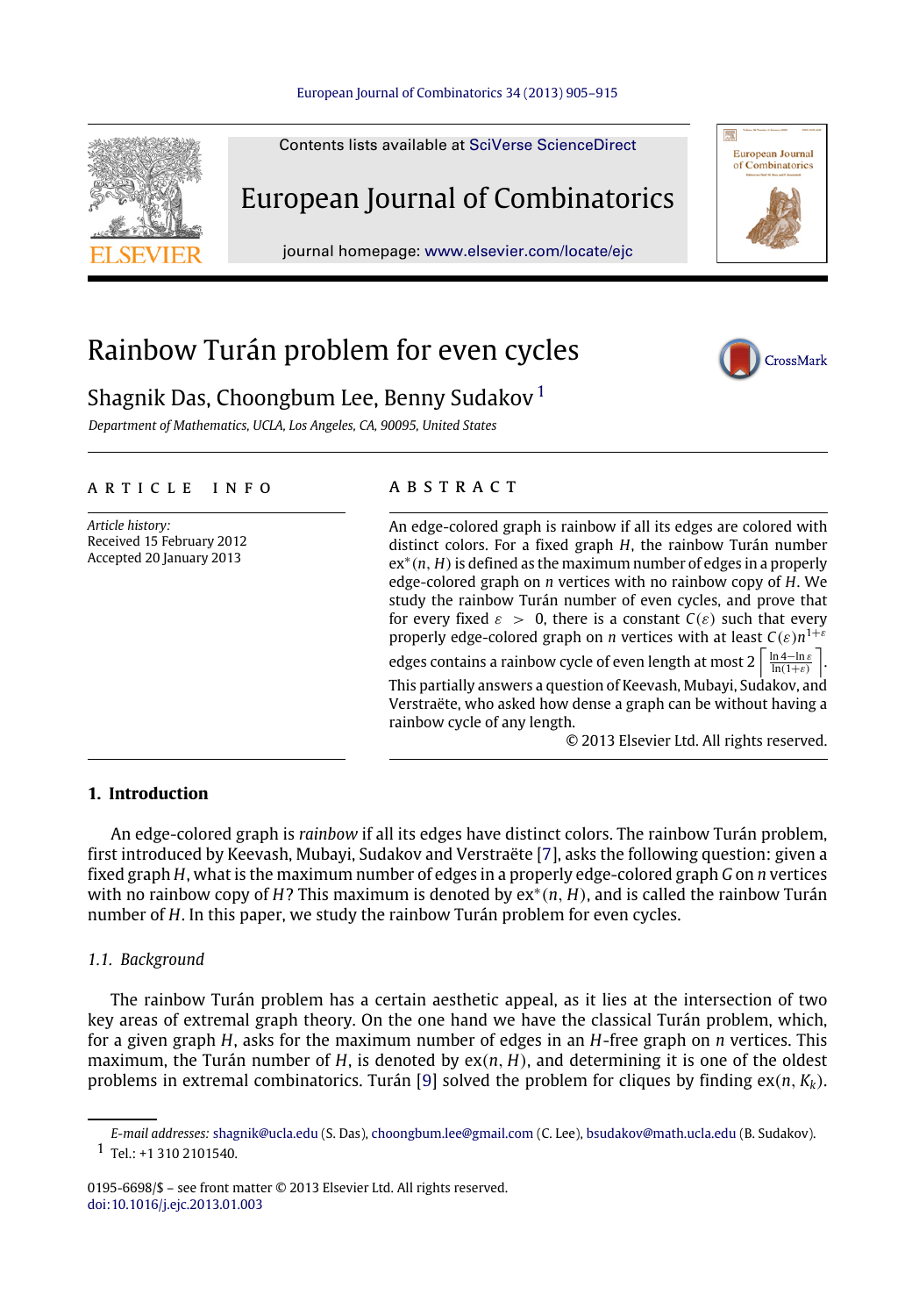Erdős and Stone [\[5\]](#page-10-2) then found the asymptotics of  $ex(n, H)$  for all non-bipartite graphs  $H$ . The problem of determining the Turán numbers of bipartite graphs is still largely open. Of particular interest is the case of even cycles. Erdős conjectured that ex $(n,\, \mathcal{C}_{2k})=\varTheta(n^{1+\frac{1}{k}}).$  Bondy and Simonovits [\[2\]](#page-10-3) gave the corresponding upper bound, but as of yet a matching lower bound is only known for  $k = 2, 3$ , or 5.

On the other hand, there is a great deal of literature on extremal problems regarding (not necessarily proper) edge-colored graphs. The Canonical Ramsey Theorem of Erdős and Rado [\[4\]](#page-10-4) shows, as a special case, that when *n* is large with respect to *t*, then any proper edge-coloring of *K<sup>n</sup>* contains a rainbow *K<sup>t</sup>* . Another variation is when one allows at most *k* colors to be used for edges incident to each vertex. This notion, called local *k*-colorings, has been first introduced by Gyárfás, Lehel, Schelp, and Tuza [\[6\]](#page-10-5), and has been studied in a series of works. More recently, Alon, Jiang, Miller and Pritikin [\[1\]](#page-10-6) studied the problem of finding a rainbow copy of a graph *H* in an edge-coloring of *K<sup>n</sup>* where each color appears at most *m* times at any vertex. The rainbow Turán problem is a Turán-type extension in the case  $m = 1$ . From this point on, we shall only consider proper edge-colorings.

The rainbow Turán problem for even cycles is of particular interest because of the following connection to a problem in number theory, as noted in [\[7\]](#page-10-0). Given an Abelian group Γ , a subset *A* is called a *B* ∗ *k* -set if it does not contain disjoint *k*-sets *B*, *C* with the same sum. Given a set *A*, we form a bipartite graph *G* as follows: the two parts *X* and *Y* are copies of *Γ*, and we have an edge from  $x \in X$ to *y* ∈ *Y* if and only if  $x - y \in A$ . Moreover, the edge *xy* is given the color  $x - y \in A$ . It is easy to see that this is a proper edge-coloring of a graph with |Γ ||*A*| edges, and *A* is a *B* ∗ *k* -set precisely when *G* has no rainbow  $\hat{\mathsf{C}}_{2k}$ . Hence bounds on  $B_k^*$ -sets give bounds on  $\mathrm{ex}^*(n, \mathsf{C}_{2k})$ , and vice versa.

#### *1.2. Known results*

Note that we trivially have the lower bound  $ex(n, H) \le ex^*(n, H)$ , since if a graph is H-free, then it is rainbow-*H*-free under any proper edge coloring. One is thus generally interested in either finding a matching upper bound, or showing that ex<sup>∗</sup> (*n*, *H*) is asymptotically larger than ex(*n*, *H*) by a multiplicative constant. In the original paper of Keevash, Sudakov, Mubayi and Verstraëte [\[7\]](#page-10-0), this problem was resolved for a wide range of graphs. In particular, it was shown that for non-bipartite *H*, the Rainbow Turán problem can be reduced to the Turán problem, and as a result ex<sup>∗</sup> (*n*, *H*) is asymptotically (and in some cases exactly) equal to ex(*n*, *H*). For bipartite *H* with a maximum degree of *s* in one of the parts, they found an upper bound of ex\*(n,  $H$ )  $=O(n^{2-\frac{1}{s}}).$  This matches the general upper bound for Turán numbers of such graphs, and in particular is tight for  $C_4$  (where  $s = 2$ ).

An interesting case which is not implied by the above mentioned results is the case of even cycles of length at least 6, and special attention was paid to this case, in light of the connection to *B*<sub>k</sub><sup>\*</sup>-sets discussed earlier. Using Bose and Chowla's [\[3\]](#page-10-7) construction of large *B*<sub>k</sub><sup>\*</sup>-sets, the authors gave a lower bound of ex\*(n,  $C_{2k}$ ) =  $\Omega(n^{1+\frac{1}{k}})$ —this is better than the best known bound for ex(n,  $C_{2k}$ ) for general *k*. A matching upper bound was obtained in the case of the six-cycle *C*<sub>6</sub>, so it is known that  $ext^*(n, C_6) = \Theta(n^{1+\frac{1}{3}}).$  However, surprisingly, ex\*(n,  $C_6$ ) is asymptotically larger than ex(n,  $C_6$ ) by a multiplicative constant.

Another problem considered was that of rainbow acyclicity—what is the maximum number of edges in an edge-colored graph on *n* vertices with no rainbow cycle of any length? Let *f*(*n*) denote this maximum. In the uncolored setting, the answer is given by a tree, which has  $n - 1$  edges. However, as described in [\[7\]](#page-10-0), coloring the *d*-dimensional hypercube with *d* colors, where parallel edges get the same color, gives a rainbow acyclic proper edge-coloring, and hence  $f(n) = \Omega(n \ln n)$ . The best known

upper bound to date was  $f(n) = O(n^{1+\frac{1}{3}})$ , which follows from the bound  $ex^*(n, C_6) = O(n^{1+\frac{1}{3}})$ . Keevash, Mubayi, Sudakov, and Verstraëte listed these two questions, determining ex<sup>∗</sup> (*n*, *C*2*k*) and

*f*(*n*), as interesting open problems in the study of rainbow Turán numbers.

# *1.3. Our results*

In this paper we improve the upper bound on the rainbow Turán number of even cycles, and make progress towards the two open problems mentioned in the previous subsection. Following is the main theorem of this paper: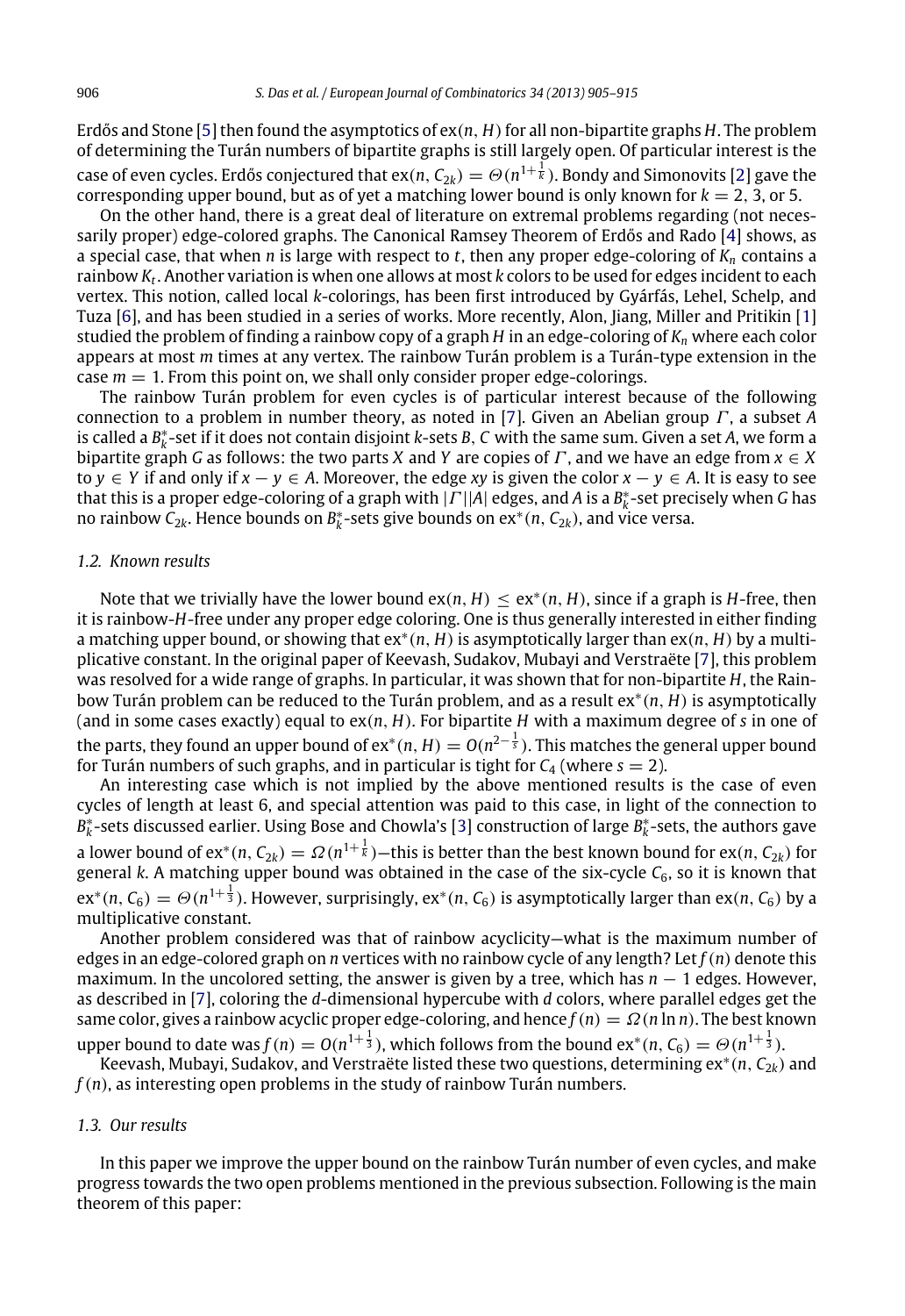<span id="page-2-1"></span>**Theorem 1.1.** *For every fixed*  $\varepsilon > 0$  *there is a constant*  $C(\varepsilon)$  *such that any properly edge-colored graph on n vertices with at least C*(ε)*n* 1+ε *edges contains a rainbow copy of an even cycle of length at most* 2*k, where k* =  $\left\lceil \frac{\ln 4 - \ln \varepsilon}{\ln(1+\varepsilon)} \right\rceil$ *.* 

Our result easily gives an upper bound on the size of rainbow acyclic graphs.<sup>[2](#page-2-0)</sup>

**Corollary 1.2.** *Let f*(*n*) *denote the size of the largest properly edge-colored graph on n vertices that contains no rainbow cycle. Then for any fixed*  $\varepsilon > 0$  *and sufficiently large n, we have*  $f(n) < n^{1+\varepsilon}$ *.* 

With a little more work, we can show that a graph satisfying the condition of [Theorem 1.1](#page-2-1) must contain a rainbow cycle of length exactly 2*k*. Therefore, inverting the relationship between *k* and ε gives a bound on  $ex^*(n, C_{2k})$ .

<span id="page-2-5"></span>**Corollary 1.3.** For every fixed integer  $k \geq 2$ ,  $ex^*(n, C_{2k}) = O\left(n^{1+\frac{(1+\varepsilon_k)\ln k}{k}}\right)$ , where  $\varepsilon_k \to 0$  as  $k \to \infty$ .

#### *1.4. Outline and notation*

This paper is organized as follows. Section [2](#page-2-2) provides a couple of quick probabilistic lemmas. The proof of [Theorem 1.1](#page-2-1) is then given in Section [3,](#page-3-0) although the proof of the key proposition is deferred until Section [4.](#page-5-0) The final section contains some concluding remarks and open problems.

A graph *G* is given by a pair of vertex set  $V(G)$  and edge set  $E(G)$ . For a vertex  $v \in V(G)$ , we use  $d(v)$  to denote its degree, and for a subset of vertices *X*, we let  $d(v, X)$  be the number of neighbors of  $v$  in the set *X*. We use the notation  $\text{Bin}(n, p)$  to denote a binomial random variable with parameters *n* and *p*. Throughout the paper log is used for the logarithm function of base 2, and ln is used for the natural logarithm.

#### <span id="page-2-2"></span>**2. Preliminary lemmas**

In this section we will prove a couple of technical lemmas that will be used in our proof of [Theorem 1.1.](#page-2-1) Both will be proven using the probabilistic method, and will rely on the following form of Hoeffding's Inequality as appears in [\[8,](#page-10-8) Theorem 2.3].

**Theorem 2.1.** Let the random variables  $X_1, X_2, \cdots, X_k$  be independent, with  $0 \le X_i \le 1$  for each i. Let  $S = \sum_{i=1}^{k} X_i$ , and  $\mu = \mathbb{E}[S]$ . Then for any  $s \leq \frac{1}{2}\mu$  and  $t \geq 2\mu$ , we have

<span id="page-2-3"></span>
$$
\mathbf{P}(S \le s) \le \exp\left(-\frac{s}{4}\right) \quad \text{and} \quad \mathbf{P}(S \ge t) \le \exp\left(-\frac{3t}{16}\right).
$$

Our first lemma asserts that for any edge-colored graph with large minimum degree, the colors of the graph can be partitioned into disjoint classes in such a way that for every color class, the edges using colors from that class form a subgraph with large minimum degree.

<span id="page-2-4"></span>**Lemma 2.2.** *Let G be an edge-colored graph on n vertices with minimum degree* δ*, and let k be a positive* integer. Let  $C$  be the set of colors in G. If  $n k$   $\exp\left(-\frac{\delta}{8k}\right) < 1$ , then there is a partition  $C = \bigsqcup_{i=1}^k C_i$  such *that for every vertex*  $v$  *and color class*  $c_i$ *,*  $v$  *has at least*  $\frac{\delta}{2k}$  *edges with colors from*  $c_i$ *.* 

**Proof.** Independently and uniformly at random assign each color  $c \in C$  to one of the *k* color classes  $C_i$ . We will show that the resulting partition has the desired property with positive probability.

Fix a vertex  $v$  and a color class  $\mathcal{C}_i$ . Let  $d(v)$  be the degree of  $v$  in  $G$ , and let  $d_{v,i}$  denote the number of edges incident to  $v$  that have a color from  $c_i$ . Note that the color of every edge is in  $c_i$  with probability  $\frac{1}{k}$ . Moreover, since the coloring is proper, the edges incident to  $v$  have distinct colors, and hence are in

<span id="page-2-0"></span><sup>2</sup> As we remark in the concluding section, one can do somewhat better than this corollary.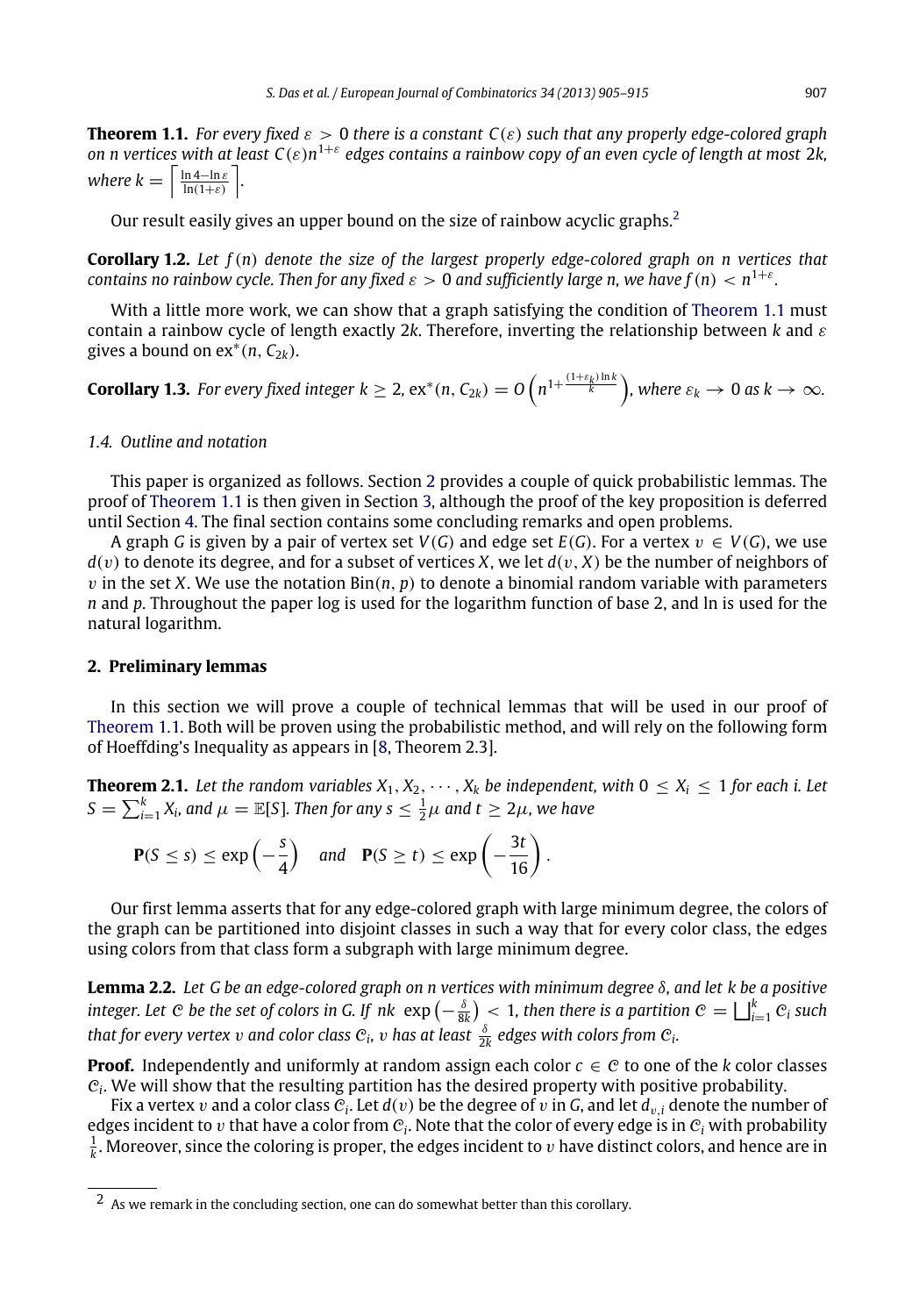$C_i$  independently of one another. Thus  $d_{v,i} \sim \text{Bin}\left(d(v), \frac{1}{k}\right)$ , and  $\mathbb{E}[d_{v,i}] = \frac{d(v)}{k} \geq \frac{\delta}{k}$  by our assumption on the minimum degree.

By [Theorem 2.1,](#page-2-3) we have

$$
\mathbf{P}\left(d_{v,i} \leq \frac{\delta}{2k}\right) \leq \exp\left(-\frac{\delta}{8k}\right).
$$

By a union bound,

$$
\mathbf{P}\left(\exists v, i: d_{v,i} \leq \frac{\delta}{2k}\right) \leq nk \exp\left(-\frac{\delta}{8k}\right) < 1,
$$

and hence  $P(\forall v, i : d_{v,i} > \frac{\delta}{2k}) > 0$ . Thus the desired partition exists.  $\Box$ 

Given a set *X* with a family of small subsets, the second lemma allows us to choose a subset of *X* of specified size while retaining control over the sizes of the subsets.

<span id="page-3-1"></span>**Lemma 2.3.** Let  $\beta, \gamma \in (0, 1)$  be parameters. Suppose we have a set X and a collection of subsets  $X_j$ ,  $1 \leq j \leq m$ , such that  $|X_j| \leq \beta |X|$  for each j. Provided 3 $m \exp\left(-\frac{1}{8}\beta \gamma |X|\right) < 1$ , there exists a subset  $Y \subset X$  with  $\frac{1}{2}\gamma |X| \leq |Y| \leq 2\gamma |X|$  such that for every j, we have  $|X_j \cap Y| \leq 4\beta |Y|$ .

**Proof.** Let *Y* be the random subset of *X* obtained by selecting each element independently with probability  $\gamma$ . Let  $Y_j = X_j \cap Y$ . Then we have  $|Y| \sim Bin(|X|, \gamma)$ , and  $|Y_j| \sim Bin(|X_j|, \gamma)$ .

By [Theorem 2.1,](#page-2-3)

$$
\mathbf{P}\left(|Y| \leq \frac{1}{2}\gamma|X|\right) \leq \exp\left(-\frac{1}{8}\gamma|X|\right), \text{ and } \mathbf{P}(|Y| \geq 2\gamma|X|) \leq \exp\left(-\frac{3}{8}\gamma|X|\right).
$$

Since  $\mathbb{E}[|Y_j|] = \gamma |X_j| \leq \beta \gamma |X|$ , [Theorem 2.1](#page-2-3) also gives

$$
\mathbf{P}\left(|Y_j| \geq 2\beta \gamma |X|\right) \leq \exp\left(-\frac{3}{8}\beta \gamma |X|\right).
$$

By a union bound, the probability of any of these events occurring can be bounded by

$$
\exp\left(-\frac{1}{8}\gamma|X|\right)+\exp\left(-\frac{3}{8}\gamma|X|\right)+m\,\exp\left(-\frac{3}{8}\beta\gamma|X|\right)\leq 3m\,\exp\left(-\frac{1}{8}\beta\gamma|X|\right)<1.
$$

Hence, with positive probability, none of these events occur. In this case we have a subset *Y*  $\subset$  *X* with  $\frac{1}{2}\gamma |X| < |Y| < 2\gamma |X|$  and  $|X_j \cap Y| < 2\beta \gamma |X| < 4\beta |Y|$ , as required.  $\Box$ 

## <span id="page-3-0"></span>**3. Proof of the main theorem**

We will restrict our attention to bipartite graphs, and prove [Theorem 1.1](#page-2-1) for bipartite graphs by using induction within this class. The theorem for general graphs will then easily follow since every graph contains a bipartite subgraph that contains at least half of its original edges.

Our general strategy for proving [Theorem 1.1](#page-2-1) is as follows. We will choose an arbitrary vertex  $v_0$ , and grow a subtree *T* of *G* rooted at  $v_0$ . This subtree will have the property that every path from  $v_0$  in *T* will be rainbow. The key proposition will show that if *G* has no short rainbow cycles, then the levels of the tree must grow very rapidly, and will eventually need to be larger than *G*, which is impossible.

In this section we formalize this argument, although the proof of the key proposition is deferred to the next section.

**Proof of Theorem 1.1.** Fix  $\varepsilon > 0$ . Without loss of generality, we may assume  $\varepsilon < \frac{1}{2}$ , as otherwise the result follows from the bound of ex\*(n,  $\mathcal{C}_{2k})=O\big(n^{2-\frac{1}{S}}\big)$  (with  $s=2)$  given in [\[7\]](#page-10-0). We wish to show there is a constant *C* such that any edge-colored bipartite graph *G* on *n* vertices with at least *Cn*<sup>1</sup>+<sup>ε</sup> edges contains a rainbow cycle of length at most 2k, where  $k = \left\lceil \frac{\ln 4 - \ln \varepsilon}{\ln (1+\varepsilon)} \right\rceil$ .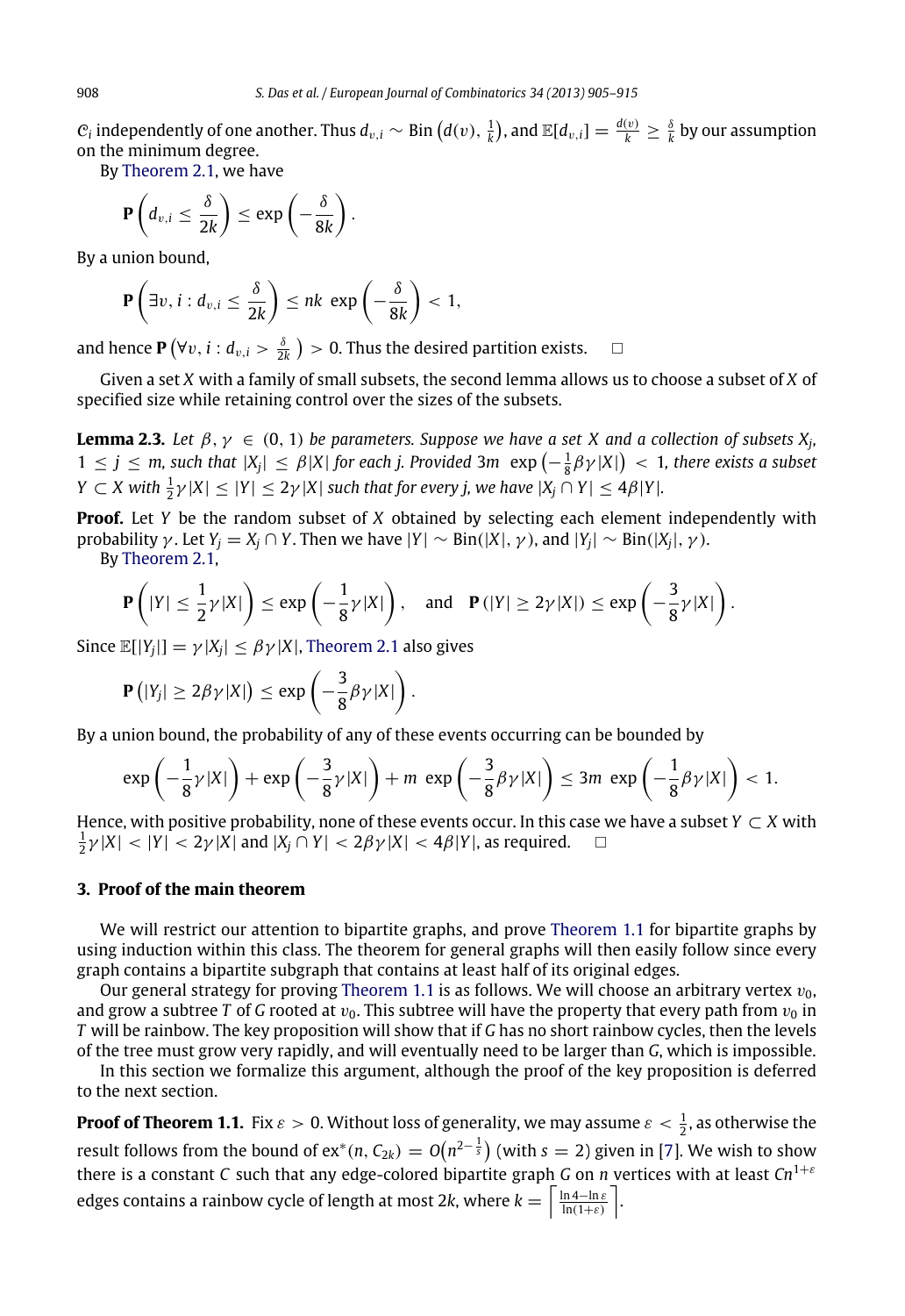We will prove this by induction on *n*. For the base case, note that if  $n \leq C$ , then  $Cn^{1+\varepsilon} > n^2$ . Hence there is no graph on *n* vertices with *Cn*<sup>1</sup>+<sup>ε</sup> edges, and so the statement is vacuously true. Thus by making the constant *C* large, we force *n* to be large in the induction step below. In particular, we will require  $C > 8k$  to be large enough that every  $n > C$  satisfies the following inequalities:

nk exp 
$$
(-n^{\varepsilon}) < 1
$$
,  $n^{\frac{1}{4}\varepsilon^3} > [4(k+1)]^{2+\varepsilon} \log n$ , and  
\n $n^{\frac{1}{2}\varepsilon^2} > 2^{7+(3k+2)\varepsilon} k^{2+\varepsilon} (\log n)^{1+k\varepsilon}$ .

Now suppose  $n>C$ , and  $G$  has at least  $Cn^{1+\varepsilon}$  edges. If  $G$  has a vertex of degree at most  $Cn^\varepsilon$ , then by removing it we have a subgraph on  $n-1$  vertices with at least  $Cn^{1+\varepsilon}-Cn^{\varepsilon} > C(n-1)^{1+\varepsilon}$  edges. By induction, this subgraph contains a rainbow cycle of length at most 2*k*. Hence we may assume *G* has minimum degree at least Cn<sup>e</sup>.

We now apply [Lemma 2.2.](#page-2-4) By our bound on *C*, we have  $nk \exp(-\frac{Cn^{\varepsilon}}{8k}) < 1$ . Hence we can split the colors into disjoint classes  $c_i$ ,  $1 \leq i \leq k$ , such that for each class  $c_i$ , every vertex is incident to at least  $\frac{C}{2k} n^{\varepsilon}$  edges of a color in  $C_i$ .

Let  $v_0$  be an arbitrary vertex in *G*. We will construct a subtree *T* rooted at  $v_0$ , with vertices arranged in levels  $L_i$ , starting with  $L_0 = \{v_0\}$ . Given a level  $L_i$ , the next level  $L_{i+1}$  will be a carefully chosen subset of neighbors of  $L_i$  using just the edges with colors from  $C_{i+1}$ . Note that this ensures that every vertex has a rainbow path back to  $v_0$  in T. Moreover, since every vertex in  $L_i$  has a path of length *i* back to  $v_0$ , and *G* is bipartite, it follows that *L*<sub>i</sub> is an independent set in *G*. It is useful to parameterize the size of the levels by defining  $\alpha_i$  such that  $|L_i| = n^{\alpha_i}$ .

As mentioned above, every vertex  $v \in T$  has a rainbow path back to  $v_0$ . It will be important to keep track of which colors are used on this path. Hence for every color *c* and level *i*, we define *Xi*,*<sup>c</sup>* to be the vertices in  $L_i$  with an edge of color *c* in their path back to  $v_0$ . Since the path from *v* to  $v_0$  has length *i*, it follows that  $\{X_{i,c}\}_c$  forms an *i*-fold cover of  $L_i$ . If we have a vertex  $w \in L_{i+1}$  adjacent to  $v_1, v_2 \in L_i$ with  $v_1$  and  $v_2$  using disjoint sets of colors on their paths back to  $v_0$ , then this gives a rainbow cycle of length  $2(i + 1)$ . Hence there must be some overlap in the colors on their paths back to  $v<sub>0</sub>$ . It turns out that this implies large expansion from  $L_i$  to  $L_{i+1}$ .

The key proposition below formalizes the above observation and shows that the levels grow quickly. As shown below, we will need to maintain control over the sets *Xi*,*<sup>c</sup>* . To see the necessity of this, suppose that we had  $X_{i,c} = L_i$  for some *i* and *c*. Then every path through  $L_i$  to  $v_0$  would use the color *c*, and we could not hope to find a rainbow cycle using our strategy. Note that in the special case where the given graph is *Cn<sup>ε</sup>*-regular and the graph is colored using exactly *Cn<sup>ε</sup>* colors, for every index *i*, there exists a color *c* such that  $|X_{i,c}| \ge \frac{|L_i|}{Cn^{\epsilon}} = \Omega(n^{\alpha_i - \epsilon})$ . This implies that we cannot hope for a upper bound on  $|X_{i,c}|$  that is better than  $|X_{i,c}| = O(n^{\alpha_i - \varepsilon})$ . The bound we achieve in the following proposition is a poly-logarithmic factor off this 'optimal' bound.

<span id="page-4-0"></span>**Proposition 3.1.** *Given*  $1 \leq i < k$ , *suppose that we are given sets*  $L_0, \ldots, L_i$  *and sets*  $\{X_{i,c}\}_c$  *satisfying the following:*

(i)  $|L_i| \ge \frac{1}{4} |L_j|$  for  $0 \le j < i$ , and  $\alpha_i \le 1 - \frac{1}{4} \varepsilon^2$ , and (ii)  $|X_{i,c}| \le (8 \log n)^i n^{\alpha_i - \varepsilon}$  for all  $c \in \mathcal{C}$ *.* 

*Then there is a set*  $L_{i+1}$  *of neighbors of*  $L_i$  *using colors from*  $C_{i+1}$  *such that:* 

1.  $(1 + \frac{\varepsilon}{2}) - \alpha_{i+1} \le (1 + \varepsilon)^{-1} \left[ (1 + \frac{\varepsilon}{2}) - \alpha_i \right]$ , and 2. *for all colors c, we have*  $|X_{i+1,c}| \leq (8 \log n)^{i+1} n^{\alpha_{i+1}-\varepsilon}$ *.* 

Moreover, even if we have (ii′)  $|X_{i,c}| \leq 4(8\log n)^i n^{\alpha_i-\varepsilon}$  instead of (ii), we can still find a set L<sub>i+1</sub> satisfying *Property 1.*

This proposition will be proven in Section [4.](#page-5-0) Here we show how to prove [Theorem 1.1](#page-2-1) using this proposition. We first show how to construct sets  $L_0$ ,  $L_1$ , and  $\{X_{1,c}\}_c$ . For  $i = 0$ , as mentioned above, we have  $L_0 = \{v_0\}$  and thus  $\alpha_0 = 0$ . Note that  $v_0$  has at least  $\frac{C}{2k} n^{\epsilon}$  neighbors with edge colors from  $C_1$ . Let  $L_1$  be these neighbors. Then we have  $|L_1| = n^{\alpha_1} \ge \frac{C}{2k} n^{\varepsilon}$ , and so  $\alpha_1 \ge \varepsilon$ . Hence  $\left(1+\frac{\varepsilon}{2}\right)-\alpha_1\leq 1-\frac{\varepsilon}{2}<(1+\varepsilon)^{-1}\left[\left(1+\frac{\varepsilon}{2}\right)-\alpha_0\right]$ . Since  $v_0$  has at most one edge of each color, we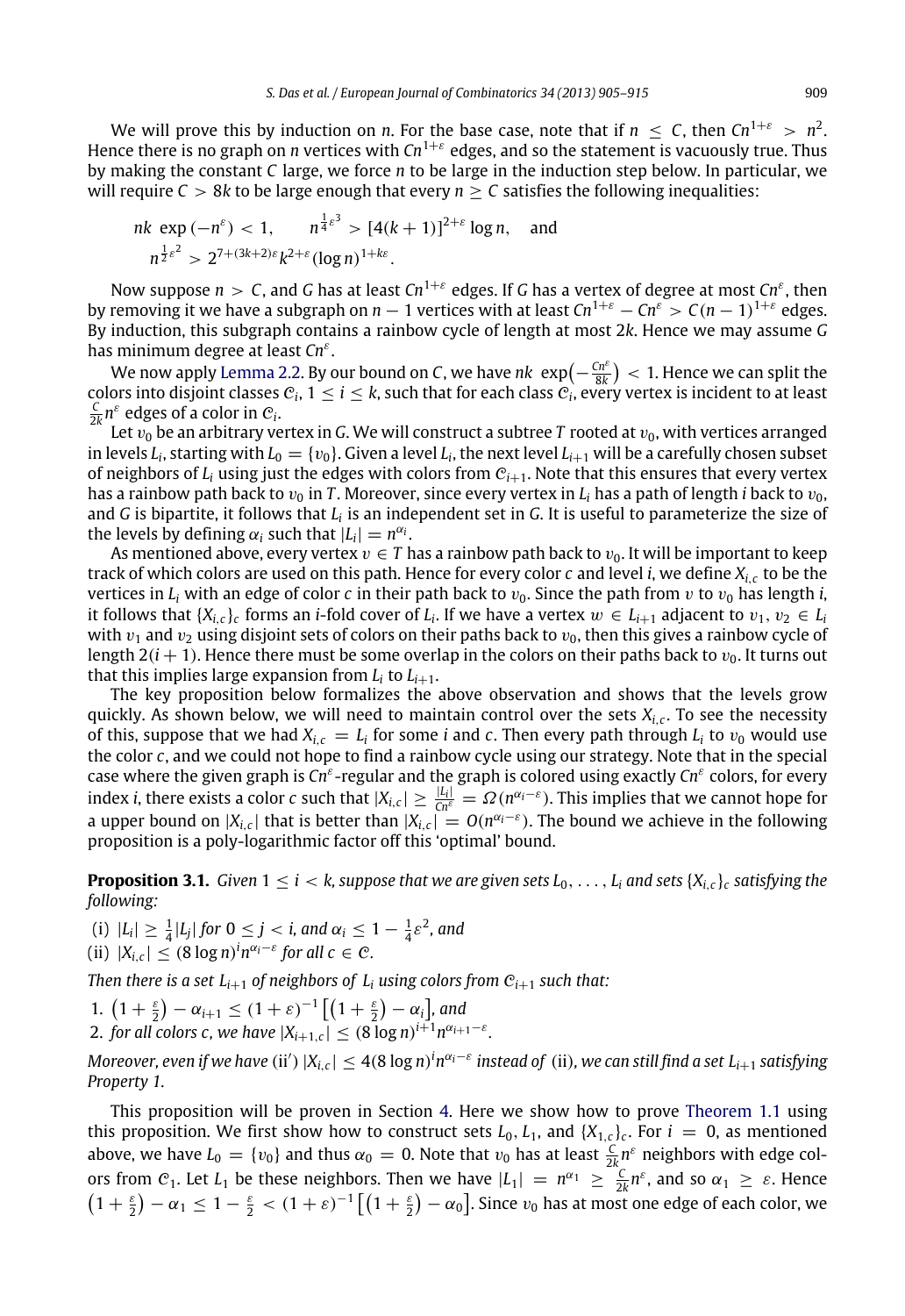have  $|X_{1,c}|\leq 1 < (8\log n)^1 n^{\alpha_1-\varepsilon}.$  Now we can iteratively apply [Proposition 3.1](#page-4-0) to construct sets  $L_i$  and  $X_{i,c}$  for  $i=2,\ldots,k$  as long as  $\alpha_{i-1}\leq 1-\frac{1}{4}\varepsilon^2.$  Note that Property 1 above ensures that Condition (i) is always satisfied with every iteration.

Suppose we successfully construct the sets  $L_0, L_1, \ldots, L_k$  by repeatedly applying [Proposition 3.1.](#page-4-0) Recalling that  $\alpha_0 = 0$ , we get

$$
\left(1+\frac{\varepsilon}{2}\right)-\alpha_k\leq (1+\varepsilon)^{-1}\left[\left(1+\frac{\varepsilon}{2}\right)-\alpha_{k-1}\right]\leq \cdots\leq (1+\varepsilon)^{-i}\left[\left(1+\frac{\varepsilon}{2}\right)-\alpha_0\right],
$$

and so

$$
\alpha_k \ge \left(1+\frac{\varepsilon}{2}\right)\left(1-(1+\varepsilon)^{-k}\right).
$$

Substituting  $k = \left\lceil \frac{\ln 4 - \ln \varepsilon}{\ln (1+\varepsilon)} \right\rceil$ , we have

$$
\alpha_k \ge \left(1+\frac{\varepsilon}{2}\right)\left(1-\frac{1}{4}\varepsilon\right) \ge 1+\frac{1}{8}\varepsilon,
$$

and so  $|L_k| = n^{\alpha_k} \ge n^{1 + \frac{1}{8}\varepsilon}$ . Thus  $|L_k| > n$ , which gives the necessary contradiction.

Hence there must be some  $i < k$  such that  $1 - \frac{1}{4}\varepsilon^2 < \alpha_i \leq 1$ . The sizes of the sets  $X_{i,c}$  satisfy  $|X_{i,c}| \leq (8 \log n)^i n^{\alpha_i-\varepsilon} = (8 \log n)^i n^{-\varepsilon} |L_i|$ . Note that the total number of colors is  $m = |\mathcal{C}| < n^2$ , since there cannot be more colors than edges in *G*. Apply [Lemma 2.3](#page-3-1) with  $X = L_i$ , subsets  $X_{i,c}$  for all  $c \in \mathcal{C}$ ,  $\beta = (8 \log n)^i n^{-\varepsilon}$  and  $\gamma = \frac{1}{2} n^{1-\frac{1}{4}\varepsilon^2 - \alpha_i}$ . This is possible since

$$
3m \exp\left(-\frac{1}{8}\beta\gamma|L_i|\right) < 3n^2 \exp\left(-\frac{1}{16}(8\log n)^i n^{1-\varepsilon-\frac{1}{4}\varepsilon^2}\right) < 1.
$$

We obtain a set  $Y \subset L_i$  such that  $\frac{1}{2} \gamma |L_i| \leq |Y| \leq 2\gamma |L_i|$  and  $|Y \cap X_{i,c}| \leq 4\beta |Y|$  for all  $c$ . Note that  $\frac{1}{4}n^{1-\frac{1}{4}\varepsilon^2} \leq |Y| \leq n^{1-\frac{1}{4}\varepsilon^2}$  and  $|X_{i,\varepsilon} \cap Y| \leq 4(8\log n)^i|Y|n^{-\varepsilon}$ . Moreover, since we must have had  $\alpha_{i-1}\leq 1-\frac{1}{4}\varepsilon^2$ , we have  $|Y|\geq \frac{1}{4}|L_j|$  for all  $0\leq j< i.$  Let  $L'_i=Y$ ,  $|L'_i|=n^{\alpha'_i}$ , and let  $X'_{i,c}=X_{i,c}\cap Y.$  Then the above inequalities imply  $1 - \frac{1}{3} \varepsilon^2 < 1 - \frac{1}{4} \varepsilon^2 - \frac{2}{\log n} \le \alpha'_i \le 1 - \frac{1}{4} \varepsilon^2$ , and  $|X'_{i,\varepsilon}| \le 4(8 \log n)^i n^{\alpha'_i - \varepsilon}$ . We can now apply [Proposition 3.1](#page-4-0) to the sets  $L'_i$  and  $\breve{X}'_{i,c}$ . This gives the next level  $L_{i+1}$  with

$$
\left(1+\frac{\varepsilon}{2}\right)-\alpha_{i+1}\leq (1+\varepsilon)^{-1}\left[\left(1+\frac{\varepsilon}{2}\right)-\alpha_i'\right]\leq (1+\varepsilon)^{-1}\left[\frac{\varepsilon}{2}+\frac{\varepsilon^2}{3}\right],
$$

and so  $\alpha_{i+1}\geq 1+\frac{\varepsilon^2}{6(1+\varepsilon)}$ . Again, this implies  $|L_{i+1}|\geq n^{1+\frac{\varepsilon^2}{6(1+\varepsilon)}}>n$ , which is a contradiction.

Thus *G* must have a rainbow cycle of length at most 2*k*, which completes the inductive step, and hence the proof of [Theorem 1.1.](#page-2-1)  $\square$ 

#### <span id="page-5-0"></span>**4. Proof of [Proposition 3.1](#page-4-0)**

In this section, we furnish a proof of [Proposition 3.1.](#page-4-0) Our goal is to construct the level  $L_{i+1}$  with associated sets  $X_{i+1,c}$  satisfying the following properties:

.

1. 
$$
(1 + \frac{\varepsilon}{2}) - \alpha_{i+1} \leq (1 + \varepsilon)^{-1} \left[ \left( 1 + \frac{\varepsilon}{2} \right) - \alpha_i \right]
$$
, and \n2. for all colors *c*, we have  $|X_{i+1,c}| \leq (8 \log n)^{i+1} n^{\alpha_{i+1}-\varepsilon}$ 

**Proof of Proposition 3.1.** Suppose that  $1 \leq i \leq k-1$ , and levels  $L_j$  for  $j \leq i$  satisfy Properties (i) and (ii) given in [Proposition 3.1.](#page-4-0) Recall that by the inductive hypothesis, we know that [Theorem 1.1](#page-2-1) is true for any graph whose number of vertices *n'* is less than *n*. Thus we may assume that all the subgraphs of *G* on *n'* vertices contain at most *C*[*n'*]<sup>1+ε</sup> edges (otherwise we would already have a rainbow cycle of length at most 2*k*). Using this, we will show how to construct the level *Li*+<sup>1</sup> satisfying both properties.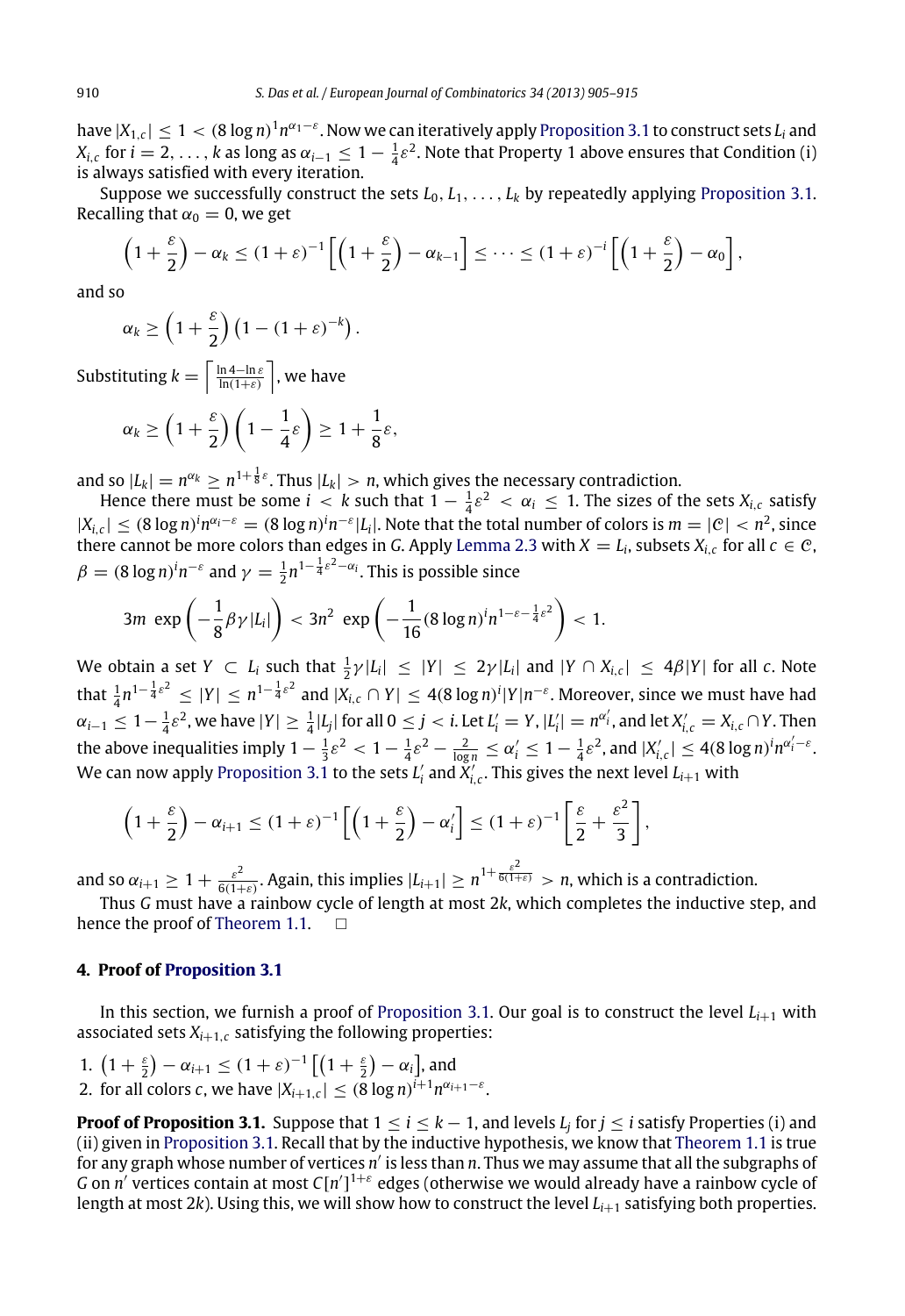Consider the edges of colors from  $C_{i+1}$  coming out of  $L_i$ . Each vertex in  $L_i$  has at least  $\frac{C}{2k}n^{\varepsilon}$  such edges; importantly, we will use only  $\frac{C}{2k}n^{\varepsilon}$  of them, and disregard any additional edges. The reason we 2*k* expand the levels 'slowly' in such a way is to prevent some of the sets *Xi*,*<sup>c</sup>* from expanding too fast. Indeed, if we were to use all the edges, then some *Xi*,*<sup>c</sup>* might expand faster than we would wish, and this eventually might violate Property 2.

Thus we have a total of  $\frac{C}{2k}|L_i|n^{\varepsilon}$  edges. If at least half of these edges went back to vertices in  $L_0\cup$ *L*<sub>1</sub> ∪ · · · ∪ *L*<sub>*i*−1</sub>, then the vertices in *L*<sub>0</sub> ∪ *L*<sub>1</sub> ∪ · · · ∪ *L*<sub>*i*</sub> would span at least  $\frac{C}{4k}$  |*L*<sub>i</sub>| $n^{\varepsilon}$  edges. This gives us a graph on at most  $4k|L_i|$  vertices with at least  $\frac{C}{4k}|L_i|n^{\varepsilon}$  edges. By the inductive hypothesis, we have

$$
\frac{C}{4k}|L_i|n^{\varepsilon} \leq C\left[4k|L_i|\right]^{1+\varepsilon},
$$

which is equivalent to

$$
\left(\frac{n}{|L_i|}\right)^{\varepsilon}=n^{(1-\alpha_i)\varepsilon}\leq (4k)^{2+\varepsilon}.
$$

However, by the condition that  $\alpha_i \leq 1 - \frac{1}{4} \varepsilon^2$ , this contradicts our bound on *n*.

Hence we may assume that at least  $\frac{C}{4k}|L_i|n^{\varepsilon}$  edges go to vertices not in  $L_0\cup L_1\cup\cdots\cup L_{i-1}$ ; call this set of new vertices *Y*. Partition the vertices in *Y* into log *n* sets *Y<sub>j</sub>*,  $0 \le j \le \log n - 1$ , with  $y \in Y_j$  if and only if  $2^j \leq d(y, L_i) < 2^{j+1}$  (here we are only considering edges of a color from  $C_{i+1}$ ). By the pigeonhole principle, there is some *j*<sup>\*</sup> such that  $Y_{j^*}$  receives at least  $\frac{C}{4k\log n}|L_i|n^{\varepsilon}$  edges from  $L_i$ . Let  $L_{i+1} = Y_{j^*}$ , and for convenience define  $d = 2^{j^*}$ . As always, we will define  $\alpha_{i+1}$  by  $|L_{i+1}| = n^{\alpha_{i+1}}$ . Let  $\delta_i = \alpha_{i+1} - \alpha_i$ .

Every vertex  $y \in L_{i+1}$  has degree between *d* and 2*d* in  $L_i$ . Double-counting the edges between  $L_i$ and  $L_{i+1}$ , we have

$$
\frac{C}{4k\log n}|L_i|n^{\varepsilon} \leq e(L_i,L_{i+1}) \leq 2d|L_{i+1}|.
$$

This gives

<span id="page-6-0"></span>
$$
d \ge \frac{C}{8k \log n} \frac{|L_i| n^{\varepsilon}}{|L_{i+1}|} = \frac{C}{8k \log n} n^{\varepsilon - \delta_i}.
$$
\n(1)

We will show below that the set *Li*+<sup>1</sup> is large enough to provide the expansion required for Property 1. First, however, note that every vertex  $y \in L_{i+1}$  can have many edges back to  $L_i$ . In order to make this a level in our tree *T* , for each vertex we need to choose one edge to add to *T* . The choice of edge induces a path from *y* back to  $v_0$ , and hence these choices determine the sets  $X_{i+1,c}$ . We will later show that we can choose the edges so as to satisfy Property 2 as well.

#### <span id="page-6-1"></span>*4.1. Property 1*

We begin by providing a heuristic of the argument. Given the level *L<sup>i</sup>* and the sets *Xi*,*<sup>c</sup>* , we show that  $L_{i+1}$  can be partitioned into sets  $W_c$  such that for every color *c*, the number of edges between  $X_{i,c}$ and  $W_c$  is  $\Omega(d|W_c|)$ . Suppose that there exists an index *c* such that  $|X_{i,c}| \leq |W_c|$ . On one hand, the fact that we used only  $\frac{C}{2K}n^{\epsilon}$  edges from each vertex in  $X_{i,c}$  gives an upper bound on the size of  $|W_c|$  in terms of  $\delta_i$ . On the other hand, the fact that we have a subgraph  $G[X_{i,c} \cup W_c]$  which has at most 2|W<sub>c</sub>| vertices and contains at least Ω(*d*|*W<sup>c</sup>* |) edges, will by our inductive hypothesis give a lower bound on the size of  $|W_c|$  in terms of  $\delta_i$ . By combining these bounds, we conclude that  $\delta_i$  has to be quite large.

We will use Condition (ii') instead of (ii) in [Proposition 3.1.](#page-4-0) Thus for all  $c \in C$ , we have  $|X_{i,c}| \le$  $4(8 \log n)^i n^{\alpha_i - \varepsilon}$ . First we claim a rather weak bound  $|L_{i+1}| > k |L_i|$ . Suppose this were not the case. Then in the set  $L_i\cup L_{i+1}$  of at most  $(k+1)|L_i|$  vertices, we have at least  $\frac{C}{4k\log n}|L_i|n^\varepsilon$  edges. By induction, we must have  $\frac{C}{4k\log n}|L_i|n^{\varepsilon} \leq C[(k+1)|L_i|]^{1+\varepsilon}$ , or, equivalently,

$$
\left(\frac{n}{|L_i|}\right)^{\varepsilon} = n^{(1-\alpha_i)\varepsilon} \leq 4k(k+1)^{1+\varepsilon} \log n,
$$

which contradicts our choice of *n* (recall that  $\alpha_i \leq 1 - \frac{1}{4}\varepsilon^2$ ). Thus we must have  $|L_{i+1}| > k|L_i|$ .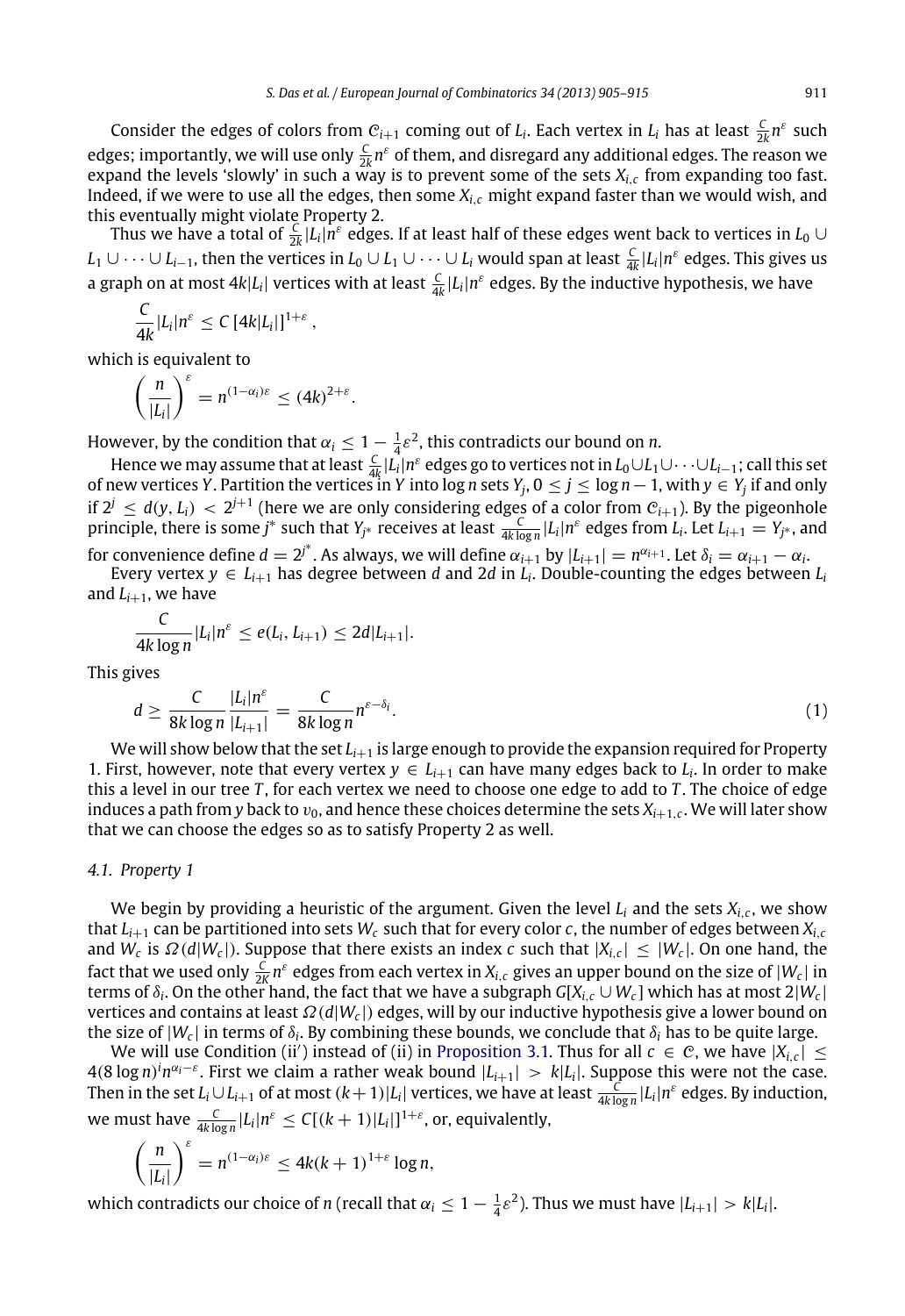Consider a fixed vertex  $y \in L_{i+1}$ , and recall that  $d(y, L_i) \ge d$ . Consider any neighbor  $x \in L_i$  of *y*. The path from  $v_0$  to  $x$  in  $T$  uses  $i$  different colors  $\{c_j : 1 \leq j \leq i\}$ . If any other neighbor  $x' \in L_i$  of  $y$  has a path to  $v_0$  that avoids the colors  $\{c_i\}$ , then we have a rainbow cycle of length  $2(i + 1) \leq 2k$ . Thus for every neighbor  $x' \in L_i$  of  $y$ , we must have  $x' \in \cup_{j=1}^i X_{i,c_j}.$  By the pigeonhole principle, there is some  $j$ such that  $d(y, X_{i,c_j}) \geq \frac{d}{i}.$  Informally, this observation asserts that every vertex  $y \in L_{i+1}$  sends a large proportion of its edges to some set  $X_{i,c_j}$ .

For each color  $c$ , let  $W_c$  be the set of vertices  $y\in L_{i+1}$  such that  $d(y,X_{i,c})\geq \frac{d}{i}$ , and note that  $\{W_c\}$ forms a cover of  $L_{i+1}$ . Thus  $\sum_{c} |W_c| \ge |L_{i+1}| > k|L_i|$ . On the other hand, the sets  $\{X_{i,c}\}_c$  form an *i*-fold cover of  $L_i$ , and so  $\sum_c |X_{i,c}| = i|L_i| < k|L_i|$ . Consequently,  $\sum_c (|W_c| - |X_{i,c}|) > 0$ , and so for some particular color  $c$  we have  $|W_c|>|X_{i,c}|.$  As stated above, we will exploit the fact that there are at least  $\frac{d}{i} |W_c|$  edges between  $W_c$  and  $X_{i,c}$  in two different ways to get two inequalities. Together, these will give the claimed inequality between  $\alpha_i$  and  $\alpha_{i+1}$ .

First, recall that we used at most  $\frac{C}{2k}n^{\varepsilon}$  edges incident to each vertex in  $L_i$  to construct the set  $L_{i+1}.$ By double-counting the edges between  $W_c$  and  $X_{i,c}$ , we have

$$
\frac{d}{k}|W_c| < \frac{d}{i}|W_c| \leq e(W_c, X_{i,c}) \leq \frac{C}{2k}|X_{i,c}|n^{\varepsilon},
$$

which by [\(1\),](#page-6-0) gives  $|W_c|<\frac{C}{2d}|X_{i,c}|n^{\varepsilon}\leq 4k\log n|X_{i,c}|n^{\delta_i}.$  Using Condition (ii′) of [Proposition 3.1,](#page-4-0) which says that  $|X_{i,c}| \leq 4(8 \log n)^i n^{\alpha_i - \varepsilon}$ , we have

<span id="page-7-0"></span>
$$
|W_c| < 4k \log n |X_{i,c}| n^{\delta_i} \leq 2k (8 \log n)^{i+1} n^{\alpha_{i+1}-\varepsilon} \leq 2k (8 \log n)^k n^{\alpha_{i+1}-\varepsilon}.
$$
 (2)

Second, since there is no rainbow cycle of length at most 2*k* between *Xi*,*<sup>c</sup>* and *W<sup>c</sup>* , by the inductive hypothesis we have

$$
\frac{d}{k}|W_c| < e(W_c, X_{i,c}) < C \left[|W_c| + |X_{i,c}|\right]^{1+\varepsilon} < C \left[2|W_c|\right]^{1+\varepsilon},
$$

which gives  $d < 2^{1+\varepsilon} C k |W_c|^{\varepsilon}$ . Hence we have

<span id="page-7-1"></span>
$$
\frac{C}{8k\log n}n^{\varepsilon-\delta_i} \leq d < 2^{1+\varepsilon}Ck|W_c|^{\varepsilon}.\tag{3}
$$

Combining the inequalities [\(2\)](#page-7-0) and [\(3\),](#page-7-1) we get

$$
n^{\varepsilon-\delta_i} < 2^{4+\varepsilon} k^2 \log n |W_c|^{\varepsilon} < 2^{4+\varepsilon} k^2 \log n (2k(8 \log n)^k n^{\alpha_{i+1}-\varepsilon})^{\varepsilon}
$$
  
=  $2^{4+(3k+2)\varepsilon} k^{2+\varepsilon} (\log n)^{1+k\varepsilon} n^{(\alpha_{i+1}-\varepsilon)\varepsilon}.$ 

For our choice of *n*, we have  $2^{4+(3k+2)\varepsilon}k^{2+\varepsilon}(\log n)^{1+k\varepsilon} < n^{\frac12\varepsilon^2}$ , and so  $n^{\varepsilon-\delta_i} \le n^{\frac12\varepsilon^2+(\alpha_{i+1}-\varepsilon)\varepsilon}.$  This gives  $\varepsilon - \delta_i \le \frac{1}{2}\varepsilon^2 + (\alpha_{i+1} - \varepsilon)\varepsilon = \alpha_{i+1}\varepsilon - \frac{1}{2}\varepsilon^2$ , which, using  $\delta_i = \alpha_{i+1} - \alpha_i$ , becomes

$$
\varepsilon-\alpha_{i+1}+\alpha_i\leq \alpha_{i+1}\varepsilon-\frac{1}{2}\varepsilon^2.
$$

Rearranging and adding  $\left(1+\frac{\varepsilon}{2}\right)$  to both sides, we get

$$
(1+\varepsilon)\left[\left(1+\frac{\varepsilon}{2}\right)-\alpha_{i+1}\right] \leq \left(1+\frac{\varepsilon}{2}\right)-\alpha_i,
$$

which establishes Property 1.

#### *4.2. Property 2*

To obtain Property 2, we assume Condition (ii) of [Proposition 3.1](#page-4-0) instead of (ii′ ). We have shown that the next level  $L_{i+1}$  is large enough. For each of its vertices, we now need to select an edge back to  $L_i$  in such a way that the sets  $X_{i+1,c}$  formed satisfy the bound in Property 2. For each  $y \in L_{i+1}$ , let  $d_y = d(y, L_i)$ . Recall that there is a parameter *d* such that  $d \geq \frac{C}{8k\log n} n^{\varepsilon-\delta_i}$  and  $d \leq d_y < 2d$  for all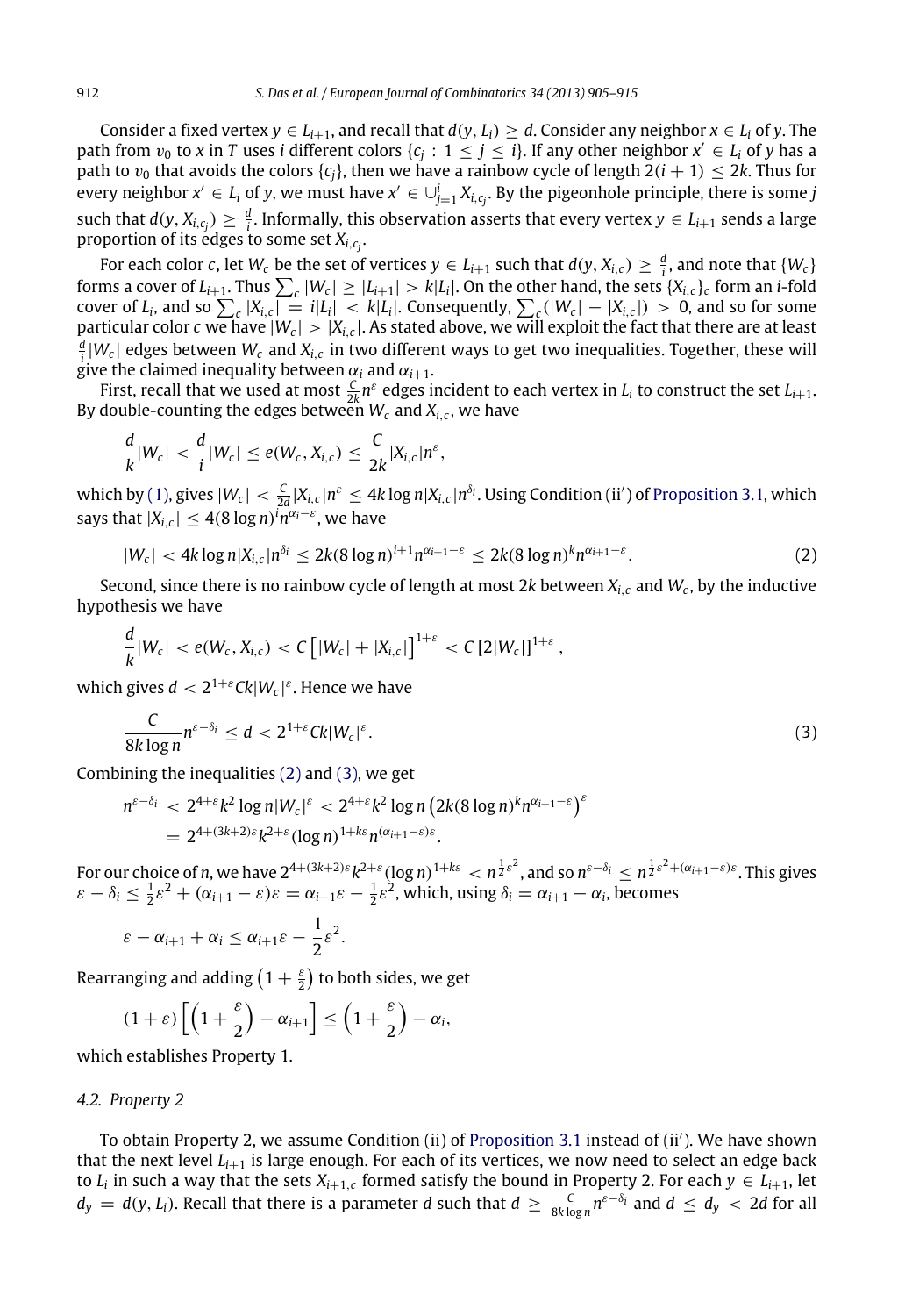$y \in L_{i+1}$ . Also recall that each edge back to  $L_i$  extends to a rainbow path to the root  $v_0$  in the tree *T*. For each vertex, we choose one edge uniformly at random, and show that with positive probability the resulting sets  $X_{i+1,c}$  are small enough.

We can represent |*Xi*+1,*<sup>c</sup>* | as a sum of indicator variables: .

$$
|X_{i+1,c}| = \sum_{y \in L_{i+1}} \mathbf{1}_{\{y \in X_{i+1,c}\}}
$$

Since each vertex *y* chooses its path independently of the others, the indicator random variables in the summand are independent. We would first like to obtain an estimate on  $\mu_c = \mathbb{E}\left[|X_{i+1,c}|\right]$ .

First consider those  $c \in C_{i+1}$ .  $|X_{i+1,c}|$  counts the number of times the color  $c$  is used between the levels *L<sup>i</sup>* and *Li*+1. Since the coloring is proper, there are at most |*L<sup>i</sup>* | such edges. Since all the vertices of  $L_{i+1}$  have degree at least *d*, each such edge is chosen with probability at most  $\frac{1}{d}$ . Thus  $\mu_c \leq \frac{|L_i|}{d}$  $\frac{u_{11}}{d}$ , and by our bound [\(1\)](#page-6-0) on *d*,

$$
\mu_c \leq \frac{|L_i|}{d} \leq \frac{8k(\log n)n^{\alpha_i}}{Cn^{\varepsilon-\delta_i}} < (\log n)n^{\alpha_{i+1}-\varepsilon}.
$$

Now we consider those  $c \notin C_{i+1}$ . Note that for  $y \in L_{i+1}$ , we have  $y \in X_{i+1,c}$  only if we choose for *y* an edge back to *Xi*,*<sup>c</sup>* . Thus,

$$
\mu_c = \sum_{y} \frac{d(y, X_{i,c})}{d_y} \leq \frac{1}{d} \sum_{y} d(y, X_{i,c}) = \frac{1}{d} e(L_{i+1}, X_{i,c}).
$$

Since all the vertices in  $L_i$  send at most  $\frac{C}{2k}n^{\varepsilon}$  edges into  $L_{i+1}$ , the above is at most

$$
\mu_c \leq \frac{C}{2kd}|X_{i,c}|n^{\varepsilon} \leq \frac{C(8\log n)^i}{2kd}n^{\alpha_i}.
$$

Using [\(1\),](#page-6-0) this gives  $\mu_c \leq \frac{1}{2} (8 \log n)^{i+1} n^{\alpha_{i+1}-\varepsilon}$ . Thus for  $t = (8 \log n)^{i+1} n^{\alpha_{i+1}-\varepsilon}$ , we have  $t \geq 2\mu_c$  for all colors *c*.

By [Theorem 2.1,](#page-2-3) for every color *c*, we have

$$
\mathbf{P}\left(|X_{i+1,c}| \geq t\right) \leq \exp\left(-\frac{t}{8}\right).
$$

Recalling that  $\alpha_{i+1} \geq \alpha_1 \geq \varepsilon$ , and  $i+1 \geq 2$ , we have  $t = (8 \log n)^{i+1} n^{\alpha_{i+1}-\varepsilon} \geq 64 \log n \geq 32 \ln n$ . Hence  $\mathbf{P}(|X_{i+1,c}| \geq t) \leq \exp(-4 \ln n) = n^{-4}$ . There are at most  $n^2$  colors *c*, and so a union bound gives

$$
\mathbf{P}(\exists c : |X_{i+1,c}| \ge t) \le n^2 \cdot n^{-4} = n^{-2} < 1.
$$

Thus there is a choice of edges such that Property 2 holds.

This completes the proof of [Proposition 3.1.](#page-4-0)

## *4.3. Proof of [Corollary 1.3](#page-2-5)*

We can establish [Corollary 1.3](#page-2-5) by slightly twisting the argument given above. The structure of the proof of [Corollary 1.3](#page-2-5) is the same as that of [Theorem 1.1.](#page-2-1) The only difference lies in how we establish Property 1. In this section, we show how to use the weaker condition of the graph having no rainbow cycle of length exactly 2*k* in order to derive Property 1. We first restate Property 1 here for the reader's convenience:

$$
\left(1+\frac{\varepsilon}{2}\right)-\alpha_{i+1}\leq (1+\varepsilon)^{-1}\left[\left(1+\frac{\varepsilon}{2}\right)-\alpha_i\right].
$$

,

If  $d < 16k$ , then by [\(1\),](#page-6-0) we have

$$
16k \geq d \geq \frac{C}{8k \log n} n^{\varepsilon - \delta_i}
$$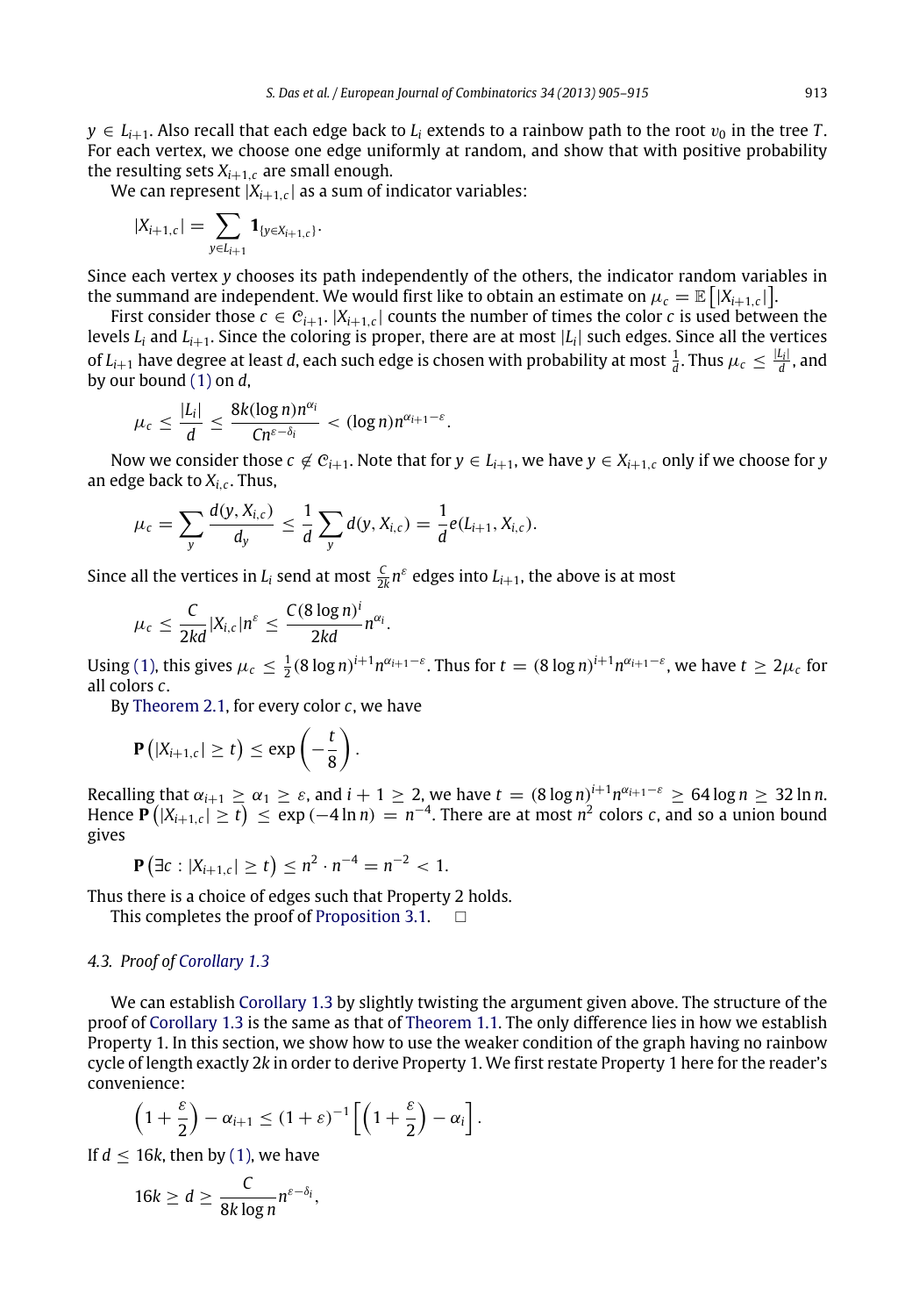from which it follows that

$$
n^{\delta_i} \geq \frac{C}{128k^2\log n} n^{\varepsilon} \geq n^{\varepsilon-\varepsilon^2/2},
$$

and  $\delta_i \geq \varepsilon - \frac{1}{2} \varepsilon^2$ . Since  $\delta_i = \alpha_{i+1} - \alpha_i$  and  $\alpha_i \geq \alpha_1 \geq \varepsilon$ , we see that

$$
\left(1+\frac{\varepsilon}{2}\right)-\alpha_{i+1}\leq\left(1-\frac{\varepsilon}{2}+\frac{\varepsilon^2}{2}\right)-\alpha_i\leq(1+\varepsilon)^{-1}\left[\left(1+\frac{\varepsilon}{2}\right)-\alpha_i\right].
$$

Thus Property 1 follows.

<span id="page-9-0"></span>Hence it suffices to consider the case when  $d > 16k$ . In this case, we use the following lemma.

**Lemma 4.1.** If  $d > 16$ k, then there exists a subset  $L'_{i+1} \subset L_{i+1}$  of size  $|L'_{i+1}| \geq \frac{1}{2}|L_{i+1}|$  such that for every  $y \in L'_{i+1}$ , there exists a color  $c$  for which  $y$  has at least  $\frac{d}{2k}$  neighbors in  $X_{i,c}$ .

**Proof.** Let  $L'_{i+1} \subset L_{i+1}$  be the subset of vertices y such that there exists a color *c* for which *y* has at least  $\frac{d}{2k}$  neighbors in  $X_{i,c}$ . We assume for contradiction that  $|L'_{i+1}| < \frac{1}{2}|L_{i+1}|$ . Let  $L''_{i+1} = L_{i+1} \setminus L'_{i+1}$ . The number of edges in the bipartite graph induced by the sets  $L_i$  and  $L''_{i+1}$  is at least

$$
d|L''_{i+1}| > 16k|L''_{i+1}| \geq 8k|L_{i+1}| \geq 4k(|L_i| + |L''_{i+1}|).
$$

Hence there exists a subgraph *H* of minimum degree at least 4*k*. Fix a vertex  $v \in L_i$  which lies in this subgraph. Let  $P_0$  be the rainbow path from  $v_0$  to v. We can find a rainbow path  $P_1$  of length  $2k-2i-1$ in *H* starting at v by greedily extending the current path one vertex at a time, choosing any edge that avoids a previously used vertex or color. Indeed, we need to avoid at most 2*k* − 2*i* − 1 vertices and at most 2*k* − 2*i* − 1 colors. Since *H* is properly colored and has minimum degree at least 4*k*, we always have 4*k* > 2(2*k*−2*i*−1) edges of different colors incident to a given vertex and therefore can extend the path. Also, having split the colors into disjoint classes, we have that the colors of  $P_0$  are disjoint from the colors of  $P_1$ . Thus concatenating  $P_0$  and  $P_1$  gives a rainbow path of length 2 $k - i - 1$  starting at  $v_0$ . Let  $w \in L''_{i+1}$  be the other endpoint of this path.

In order to avoid a rainbow cycle of length 2k, all the neighbors of  $w$  in  $L_i$  must either lie on  $P_1$ , use a color from *P*1, or lie in the set *Xi*,*<sup>c</sup>* for some color *c* in the path *P*0. There are at most 4*k* neighbors accounted for by the first two cases. Hence there exists a color *c* for which the number of neighbors of w in *Xi*,*<sup>c</sup>* is at least

$$
\frac{d-4k}{k}\geq \frac{d}{2k}.
$$

However, this contradicts the definition of  $L''_{i+1}$ . Thus we have  $|L'_{i+1}| \geq \frac{1}{2}|L_{i+1}|$ .

Note that in Section [4.1](#page-6-1) we used the fact that for all  $y \in L_{i+1}$ , there exists a color *c* for which *y* has at least  $\frac{d}{i}$  neighbors in  $X_{i,c}.$  The conclusion of [Lemma 4.1](#page-9-0) is slightly weaker than this statement since it asserts only that there exists a subset  $L'_{i+1}$  of size  $\frac{1}{2}|L_{i+1}|$  for which for all  $y \in L'_{i+1}$ , there exists a color *c* for which *y* has at least  $\frac{d}{2k}$  neighbors in  $X_{i,c}$ .

Thus to proceed further, by slightly abusing notation, we redefine  $L_{i+1}$  as the set  $L'_{i+1}$ . This adjustment, and the fact that each vertex has only  $\frac{d}{2k}$  neighbors in  $X_{i,c}$ , instead of  $\frac{d}{i}$  neighbors, are different from Section [4.1,](#page-6-1) but these will only affect the constants involved in the proof. We omit the straightforward adjustments that are necessary.

#### **5. Concluding remarks**

We note that at the beginning of our argument, we used the [Lemma 2.2](#page-2-4) to separate the colors into disjoint classes to be used between levels of the tree *T* . This simplifies the proof, at the cost of a worse constant  $C(\varepsilon)$ . It is possible to remove this step from the proof, and use most of the edges out of a vertex at each stage. While we would not gain much in our argument above, this might be important if dealing with cycles of length growing with *n*.